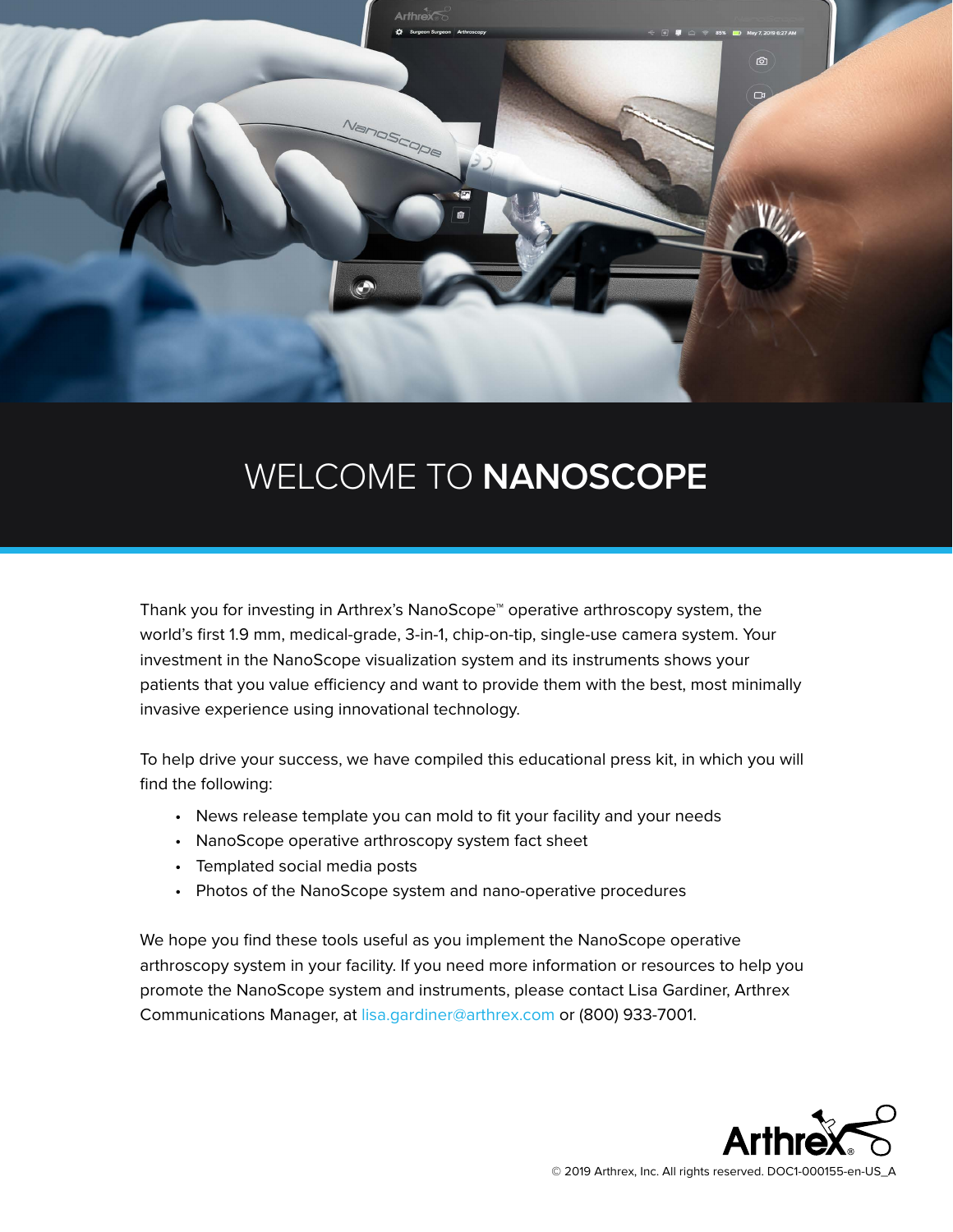

## **OVERVIEW**

## **NANOSCOPE™ OPERATIVE ARTHROSCOPY SYSTEM**

#### **FEATURES**

- The first medical-grade, 3-in-1, chip-on-tip, single-use camera system
- Combines the latest technology in 1 mm imaging sensors, LED lighting, image management, and OR integration
- Intuitive tablet control
- HD-quality resolution from the 1.9 mm diameter single-use NanoScope camera and 2 mm Nano resection instruments and cannulas take you places no surgeon has gone before
- Allows for improved joint accessibility without compromised exposure
- Increased surgeon and staff efficiency
- Decreased footprint in the operating room or procedure room with less equipment
- Decreased scope repair and reprocessing costs

#### **USES**

Perform minimally invasive arthroscopy in the operating room, procedure room, or diagnostically in the office.

## **MORE INFORMATION**

• <https://synergy.arthrex.com/nano-operative-arthroscopy-system>

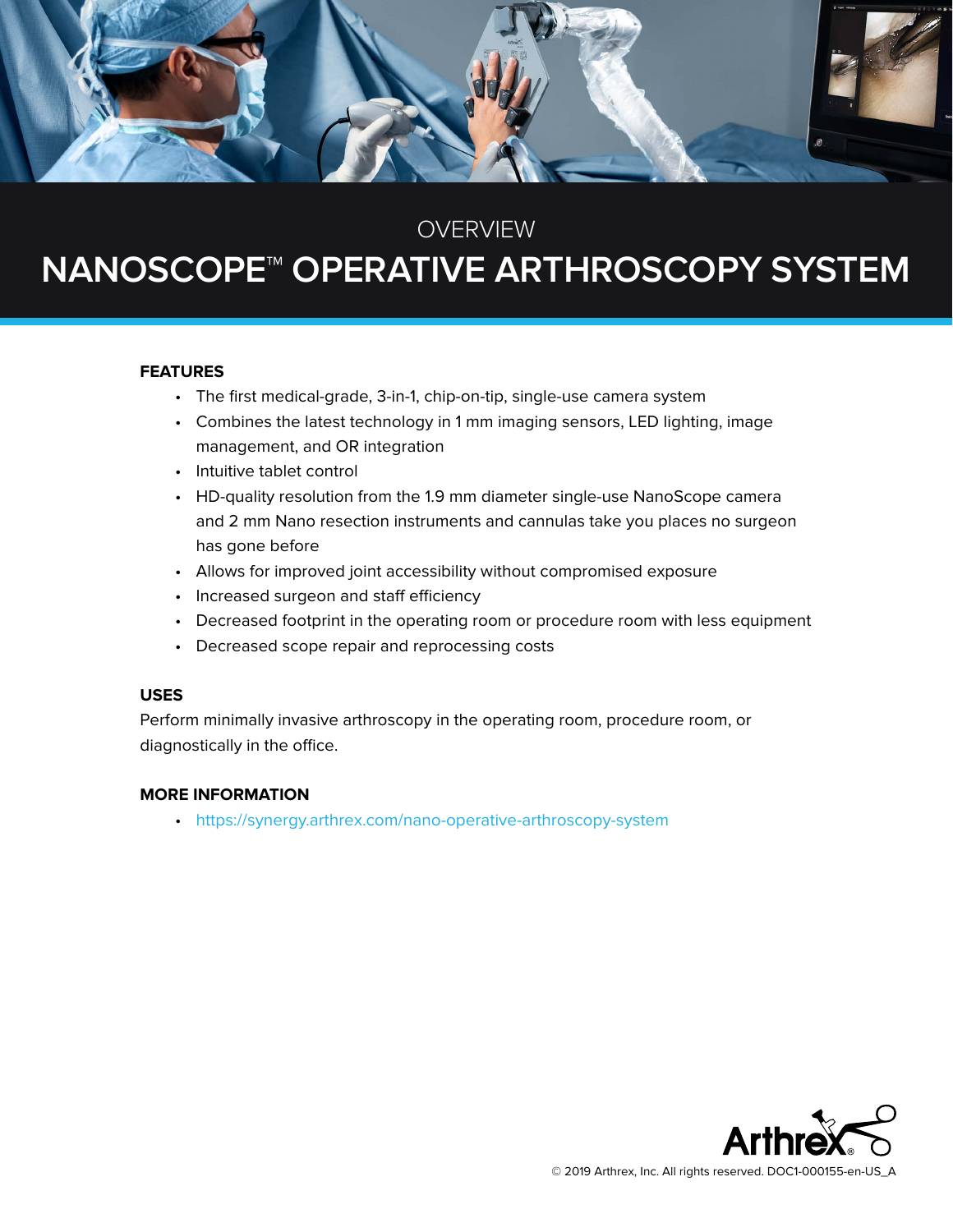## PRESS RELEASE TEMPLATE **NANOSCOPE™ OPERATIVE ARTHROSCOPY SYSTEM**

## **HEALTH CARE SYSTEM NAME Invests in New Technology That Allows Patients Same-Day Outpatient Diagnosis and Treatment**

CITY, STATE – DATE – NAME OF HEALTH SYSTEM has invested in a new arthroscopic technology that allows patients to have same-day diagnosis and minimally invasive surgery.

Orthopedic surgeons at the facility are using the NanoScope™ visualization system, a needle-sized, 1.9 mm chip-on-tip scope inserted under local anesthesia. It aids our surgeons in diagnosing conditions such as arthritis and cartilage injuries, and can even facilitate orthopedic or endoscopic procedures in joints such as the shoulder, knee, elbow, wrist and ankle.

[Name of surgeon] performed an arthroscopic procedure using the NanoScope operative arthroscopy system. [facility name] [i.e. surgeon was the first to perform at a specific facility] [How did the NanoScope system help the surgeon with this particular procedure?]

## **EXAMPLE QUOTE PROVIDED HERE**

"We are excited to use this new platform because it facilitates the most innovative treatments for our patients and allows them to be a partner in their own medical care," said [Surgeon name]. "With the NanoScope system, we can show our patients real-time images of their joint, and act quickly and precisely to address joint issues that impact their quality of life without having to wait for an MRI or operating room."

The NanoScope visualization system, developed and manufactured by Arthrex Inc. (Naples, FL), combines leading-edge technology in imaging sensors, LED light, and image management that allows surgeons to perform minimally invasive arthroscopy and guide injections in tighter joint spaces that have previously been difficult to visualize. The NanoScope system allows for high-resolution visualization in a doctor's office with the patient under local anesthesia.

Continued on next page

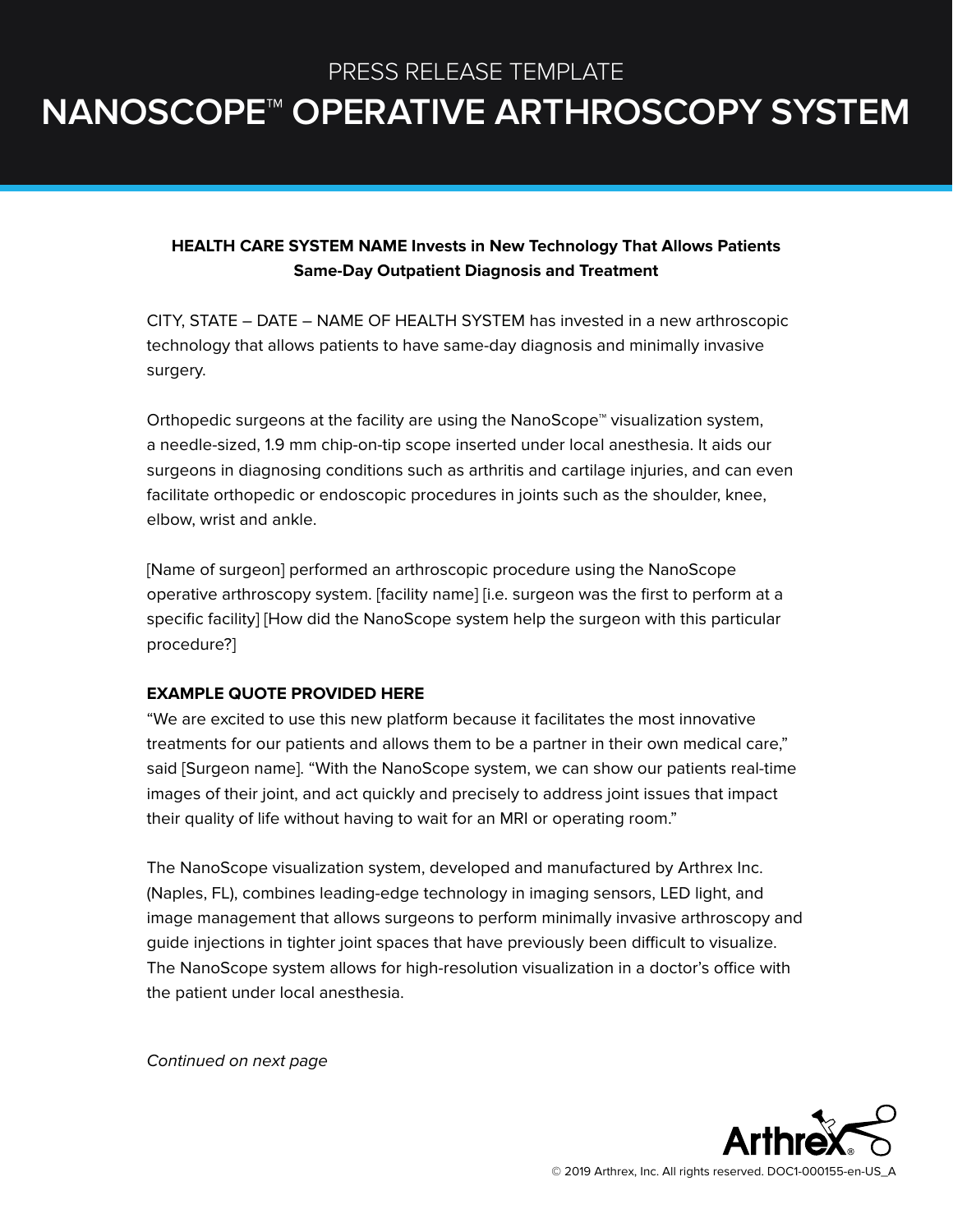## PRESS RELEASE TEMPLATE **NANOSCOPE™ OPERATIVE ARTHROSCOPY SYSTEM**

- page 2 -

Patients who meet the criteria for the use of this technology may receive treatment for debridement for cartilage repair procedures; or foot and ankle arthritis; debridement of Achilles, peroneal and posterior tibial tendons; and biologic augmentation of joints and tendons.

"[Health Care System] has long been a leader in using innovative techniques to deliver the most advanced care to our patients to improve their experience and outcomes," said xx. "This technology allows us to continue to treat our patients better."

For more information, contact NAME, TITLE and PHONE NUMBER HERE.

## **INSERT BOILERPLATE ABOUT YOUR HEALTH CARE SYSTEM HERE. AN EXAMPLE: About Arthrex**

Arthrex, Inc., headquartered in Naples, Florida, is a global leader in orthopedic surgical device design, research, manufacturing and medical education. Arthrex develops and releases more than 2,000 new products and procedures every year to advance minimally invasive orthopedics worldwide. For more information, visit Arthrex.com.

###

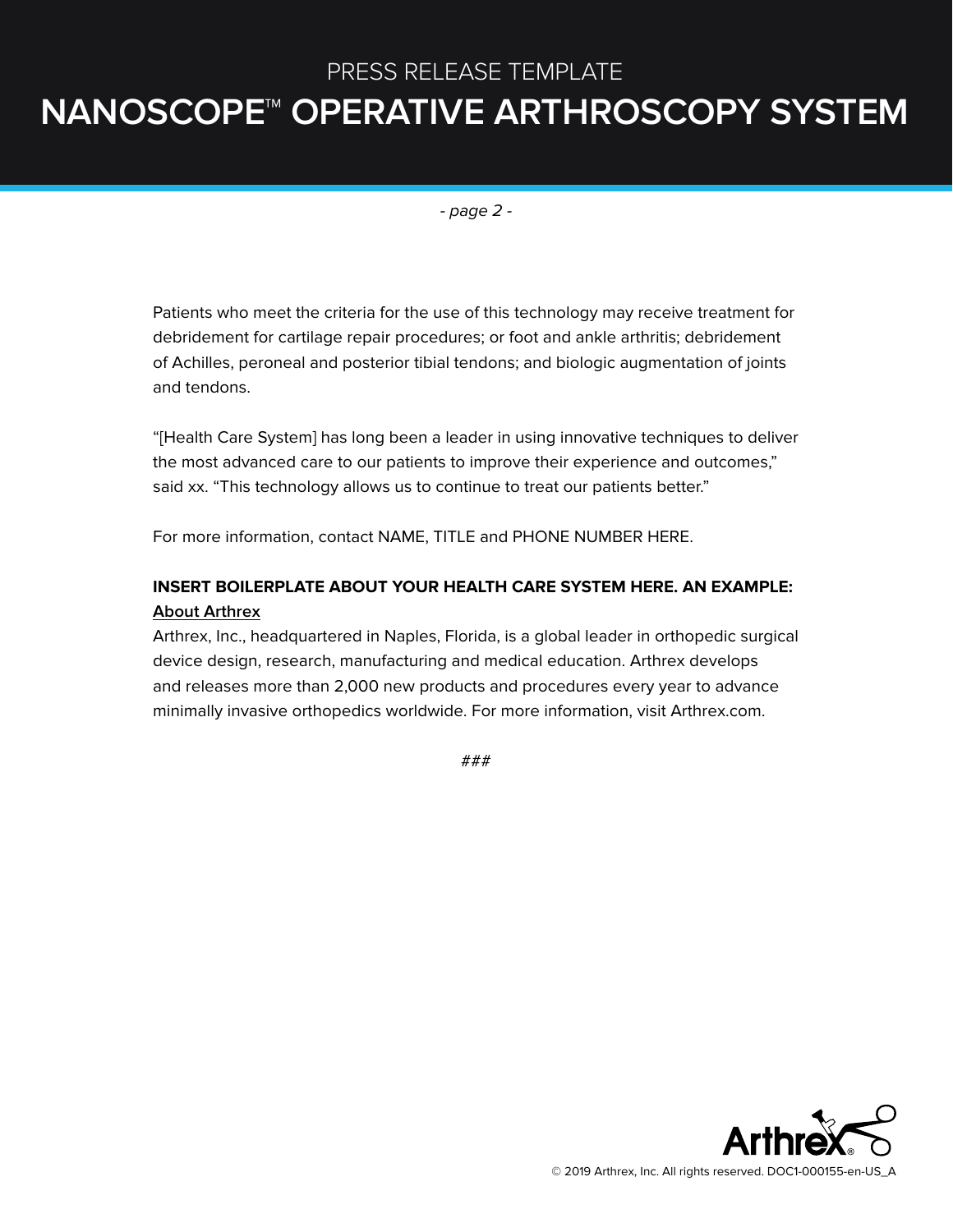

## EXAMPLE **NANOSCOPE™ SOCIAL MEDIA** POSTS PROVIDED BELOW

Social media posts can help you educate surgeons, patients and your community to the benefits of the NanoScope system.

## **EXAMPLE NANOSCOPE SOCIAL MEDIA POSTS PROVIDED HERE**

We've invested in new arthroscopic technology that will allow our patients to have same-day diagnosis and surgery. Learn more about our NanoScope™ system: [LINK to](https://www.facebook.com/Arthrex/) [press release](https://www.facebook.com/Arthrex/)



## **EXAMPLE NANOSCOPE SOCIAL MEDIA POSTS PROVIDED HERE**

We're enhancing the patient experience, investing in the latest arthroscopic technology that will allow you to have same-day diagnosis and surgery. Learn more about the NanoScope™ system: [LINK to](https://twitter.com/ArthrexMedEd)  [press release](https://twitter.com/ArthrexMedEd)



## **EXAMPLE NANOSCOPE SOCIAL MEDIA POSTS PROVIDED HERE**

Dr. XX performed the first procedure at [insert facility name] with our latest investment in arthroscopic technology to help treat you better. Learn more about the NanoScope™ system: [LINK to press release](https://www.instagram.com/arthrex_inc/?igshid=3yw8u4od5zg2)